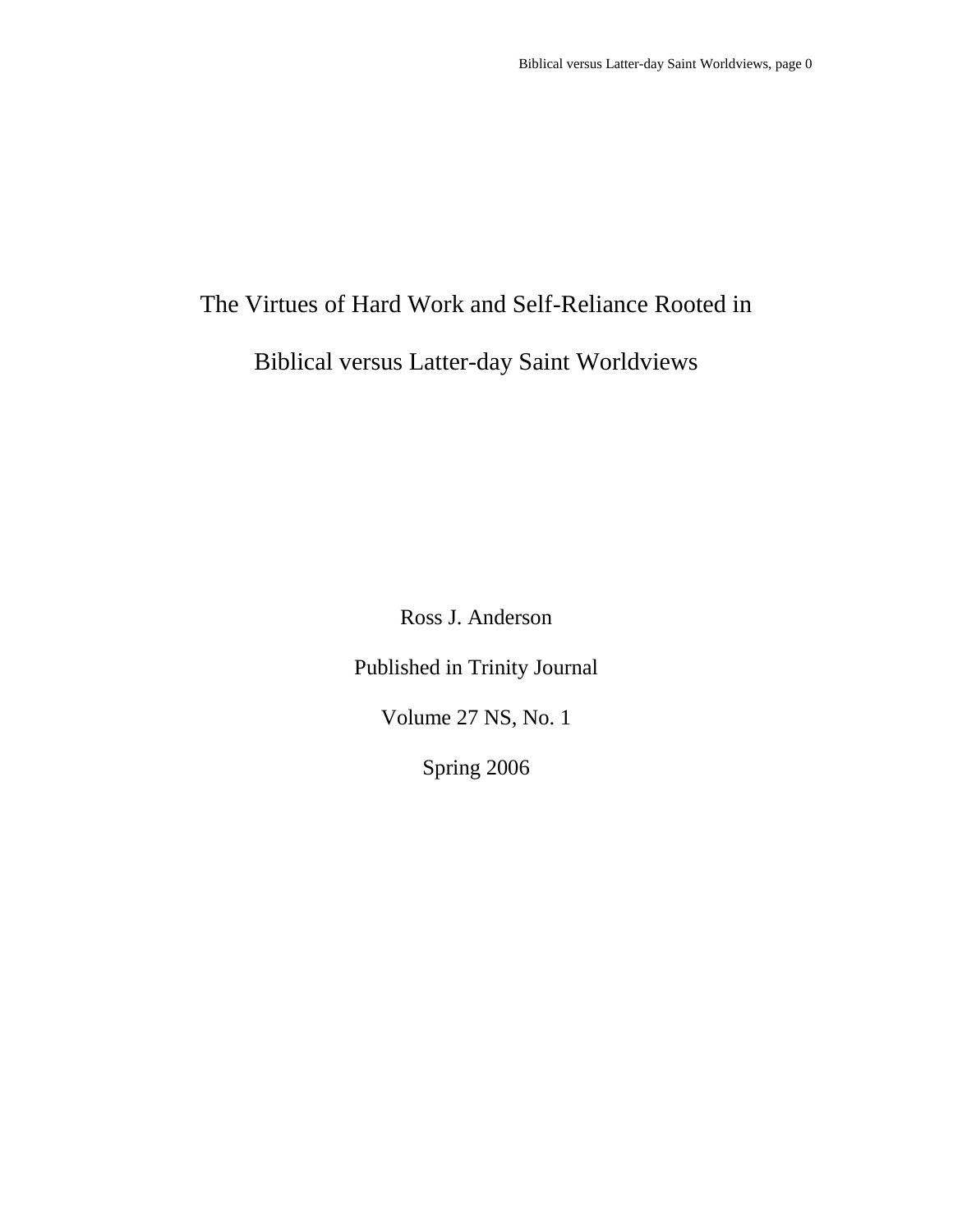#### *I. INTRODUCTION*

I have never found more sound and wholesome personal habits than among the Mormons. I have never mingled with people who showed fewer signs of dissipation. I have never studied groups of people who seemed better nourished and more healthful. I have never known people who took more pains to educate their children. This gives a clue to the success of the Mormons as colonizers and nation-builders.<sup>1</sup>

So says a former Harvard professor of Political Economy, as trumpeted in a book published by the Latter-day Saints (commonly known as LDS or Mormons) to extol the virtues of their own people. The Mormons are indeed a worthy people, well known for their upright way of life. Mormon virtues such as industry, education, progress, selfreliance and charity are admirable, and are practiced by biblical Christians as well. Because of these common values, many Christians would assume a fundamental commonality between Mormons and themselves. But the two groups practice these virtues for vastly different reasons, based on radically incompatible worldviews. The worldview of any people consists of the shared assumptions about reality that underlie that group's values and commitments. $2$  Surface level behaviors are ultimately rooted in and spring forth from the depths of a society's worldview.<sup>3</sup> In a day of increasing civic cooperation and theological dialogue between evangelicals and Mormons we would be wise to remember that, in dramatic contrast to a biblical worldview defined in terms of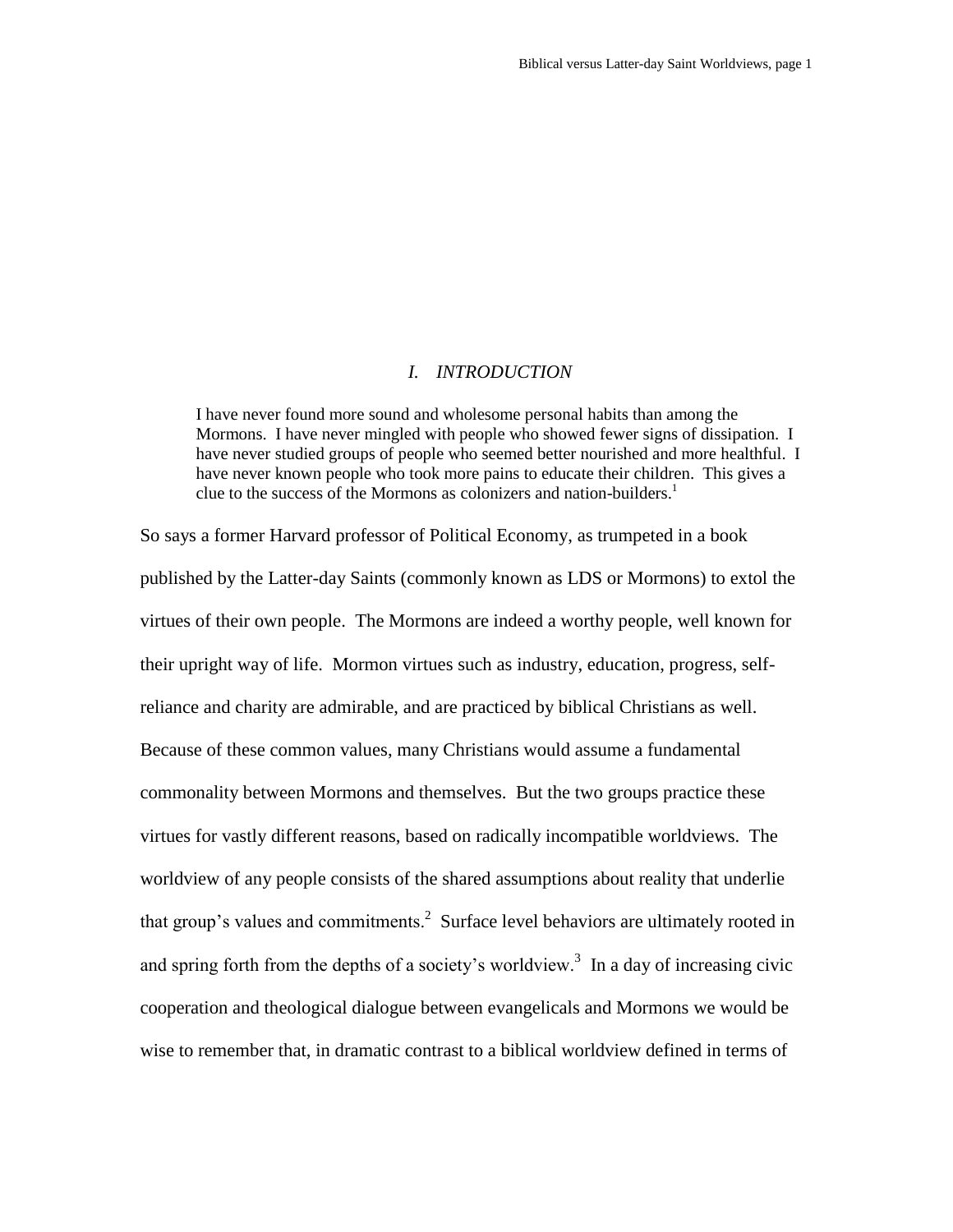creation, fall and redemption, the values of hard work and self-reliance practiced by

Latter-day Saints are rooted in the humanistic core principle of exaltation.

#### *II. MORMON VIRTUES*

Hard work and self-reliance are two of the most widely recognized virtues of the

Mormon people.

Work has become a Mormon trademark. We are known throughout the world as a highly motivated, industrious people. Eric Hoffer once cautioned, 'Put a Mormon in a hopper and out comes a tycoon.' (Quoted by C. Brooklyn Derr in *Ensign*, Feb. 1978, p.3). This intense commitment to the work ethic is our tradition. <sup>4</sup>

This ethic of hard work is enjoined upon Latter-day Saints in their standard scriptures:

Wherefore, now let every man learn his duty, and to act in the office in which he is appointed in all diligence. He that is slothful shall not be counted worthy to stand, and he that learns not his duty and shows himself not approved shall not be counted worthy to stand $\frac{5}{5}$ 

The discipline of hard work was cultivated when the Latter-day Saints migrated to

Utah in 1847. The kind of diligent labor required for settlement "was more than an

economic necessity: It was a form of religious activity. One early leader noted that the

LDS religion consisted of digging water ditches as well as undergoing water baptism..."<sup>6</sup>

Closely related to the virtue of hard work, Mormons also value self-reliance. A

Mormon apostle recently stated that "the most fundamental principles of temporal

salvation include two concepts: providing for oneself – *self-reliance* – and providing for

one's family – *family reliance*."<sup>7</sup> Like the principle of hard work, self-reliance was

expressed and honed by the pioneer experience. In the early church settlements in Utah,

both the poor and the not-so-poor were encouraged to live more frugally. Women learned not to waste anything of substance; and the desire, ideally, was for domestic and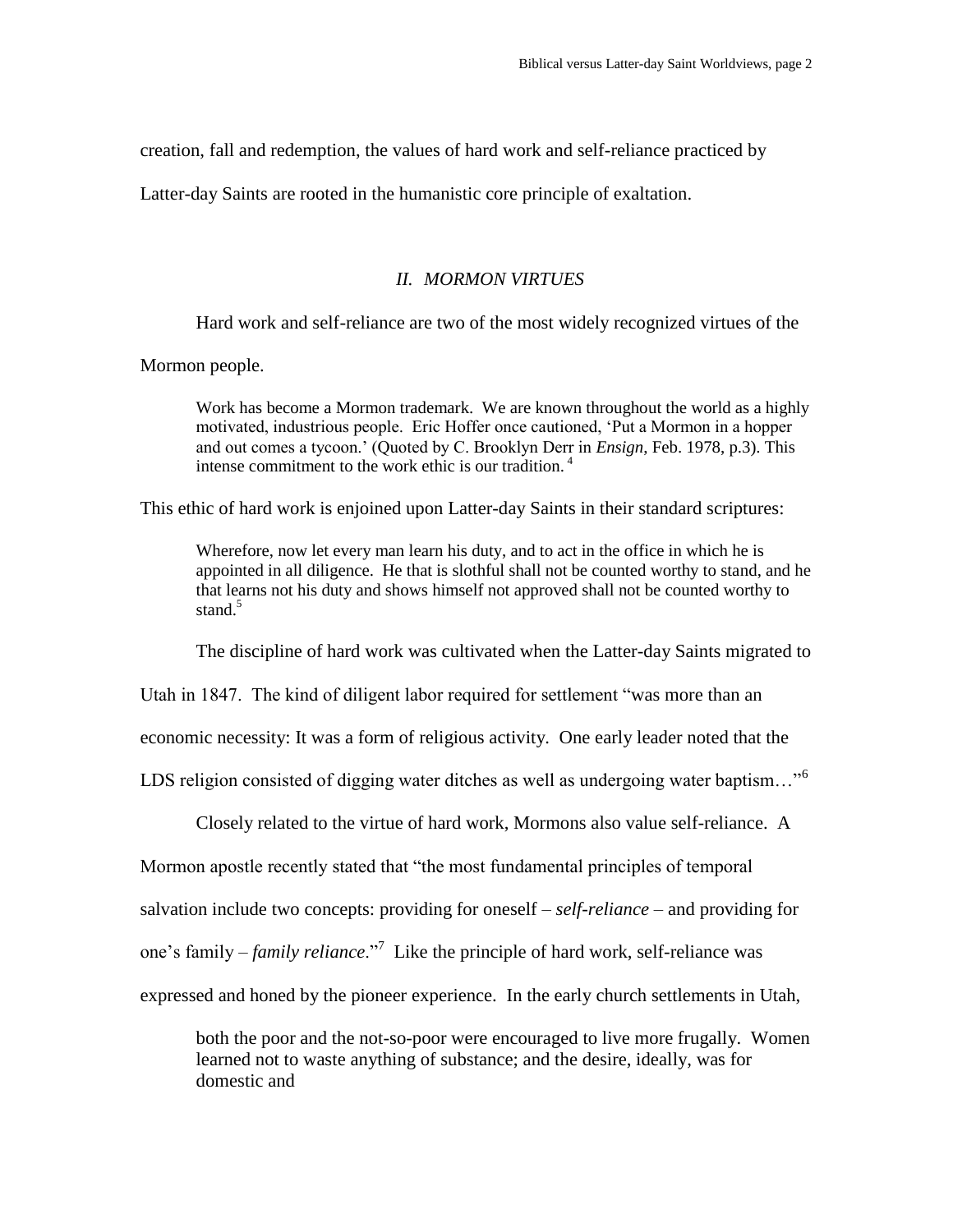home manufacture to produce most necessary articles used for food, clothing, and shelter. Such industry was to sustain families religiously, politically, socially, and financially.<sup>8</sup>

Two other secondary virtues are often connected to hard work and self-reliance in

Latter-day Saint life. The first is community. The Mormons have a strong sense of

community among themselves, which is viewed as a form of interdependent self-reliance.

From the beginning, the Mormons sought to be independent in their economic affairs. Self-reliance as individuals makes it possible to be interdependent with others and thus for the entire community to be self-reliant.<sup>9</sup>

As a result, in the pioneer community,

Individualism, profiteering, and speculation were eschewed…Not only were they to work together in harmony, but Latter-day Saints were also expected to maintain equality in the possession and enjoyment of this world's goods."<sup>10</sup>

This sense of being a self-reliant community explains the other secondary virtue:

charity. Charity is viewed as the natural overflow of the success wrought by hard work.

Self-reliance implies the individual development of skills and abilities and then their application to provide for one's own needs and wants. It further implies that one will achieve those skills through self-discipline and then, through self-restraint and charity, use those skills to bless himself and others.<sup>11</sup>

But charity is always to be practiced in a way that "helps individuals help themselves,"<sup>12</sup>

with the goal of instilling a work ethic in the recipient and raising others to self-

sufficiency.

### *III. THE WORLD VIEW UNDERLYING MORMON VIRTUES*

Every culture is built on an underlying worldview: "the structuring of the deepest-

level presuppositions on the basis of which people live their lives."<sup>13</sup> Thus every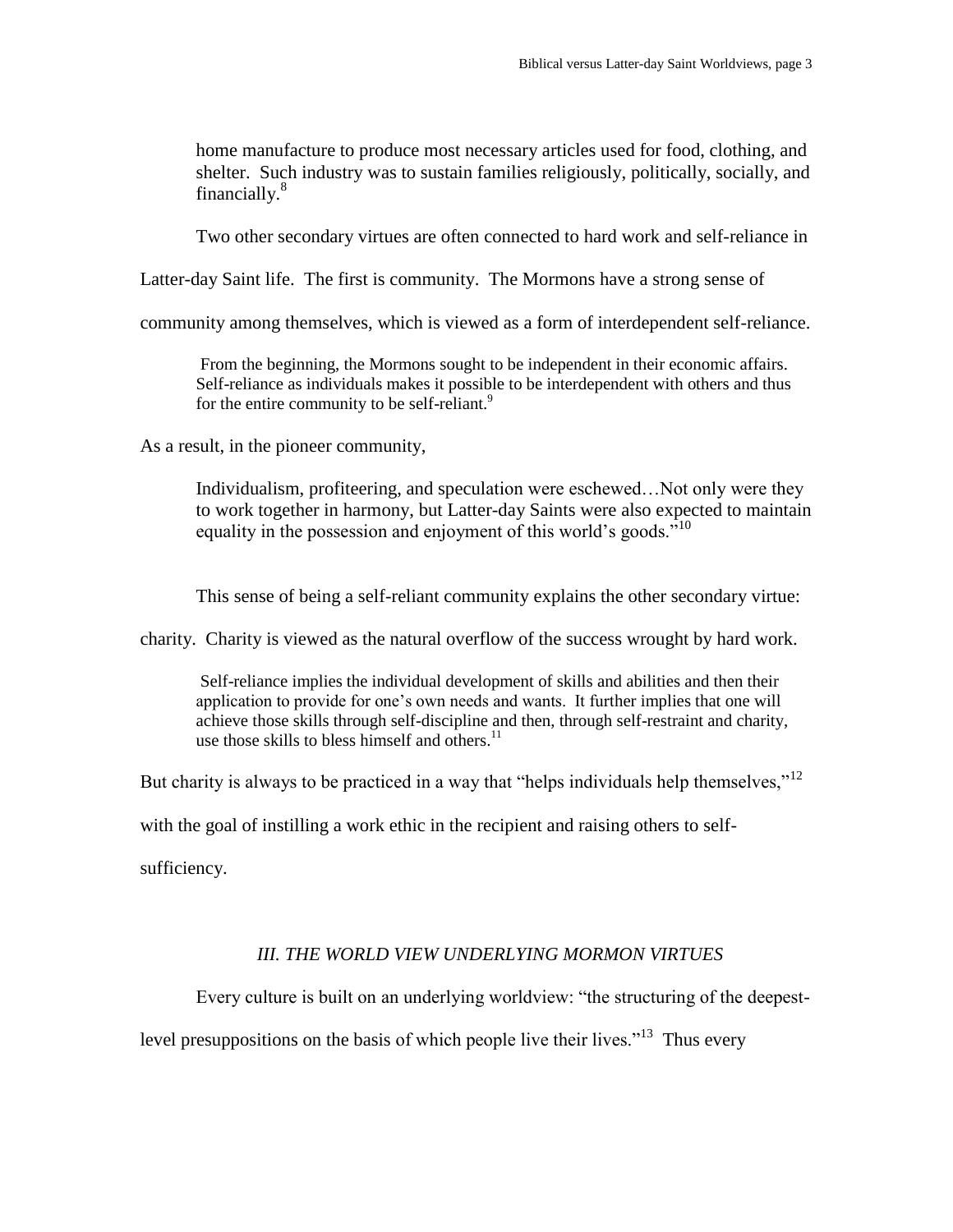expression of life, from architecture to social behavior, is grounded in this structure of underlying presuppositions. "Worldview colors and shapes all of a person's experiences. It provides the perspective from which he processes all new information."<sup>14</sup> As a result, one's underlying worldview will dictate what is considered a virtue, as well as what shape that virtue will take in practice.

Dutch philosopher Hermann Dooyeweerd posited that every society is driven by "ground motives" – the deep spiritual forces "that act as the absolutely central mainspring of human society."<sup>15</sup> A society's ground motive is the integrating principle at the center of its worldview. This principle, held by a society to be absolute, then gives shape to every aspect of that society. In my view, the development of LDS life and society is and has been shaped by absolutizing the principle of progress. By denying the uniqueness of God as Creator (and thus of humans as finite creatures), and by minimizing the nature and extent of the fall, Mormon culture presupposes a humanistic version of redemption: the elevation of creatures to the status of deity through the principle of progression. In short, the ground motive at the heart of the Mormon worldview is the principle of progressive exaltation.

Thus the Mormon faith is built on the underlying principle of progress. While the LDS Church was founded in 1830, the concept of progress developed to its apex in Mormon thought not long before the death of Joseph Smith in 1844. Smith, in a funeral oration that came to be known as the King Follett Discourse, stated:

I am going to tell you how God came to be God. We have imagined that God was God from all eternity. [That he was not is an idea] incomprehensible to some. But it is the simple and first principle of the gospel-to know for a certainty the character of God, that we may converse with him as one man with another. God himself, the Father of us all,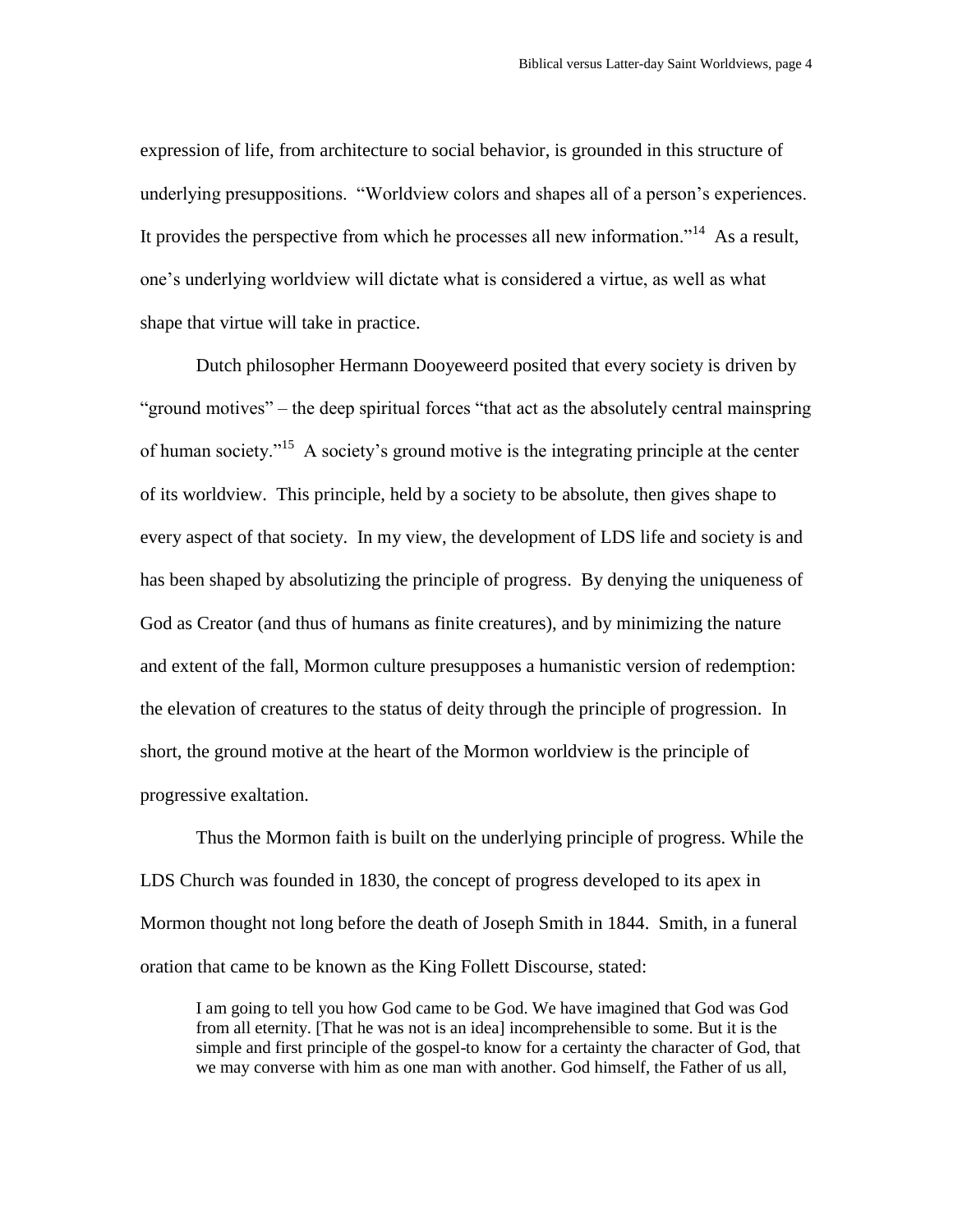dwelt on an earth the same as Jesus Christ himself did, and I will show it from the Bible. $16$ 

The idea that God was once a mortal man who "came to be God" places Mormonism directly in the flow of the American cultural milieu, which was strongly oriented toward an ideal of progress.  $17$  This ideal was played out in many ways during that period, from the development of industry and transportation to the conquest of the Wild West.

What is unique about the Mormon idea of progress, compared to the  $19<sup>th</sup>$  century American ideal, is that the Mormons conceive of progress not only in secular terms, but as an eternal principle related to their final salvation. According to Brigham Young, the Mormon Church's most prominent and powerful leader after Joseph Smith:

When we have learned to live according to the full value of the life we now possess, we are prepared for further advancement in the scale of eternal progression – for a more glorious and exalted sphere. $18$ 

Thus the principle of eternal progression "is fundamental to the LDS worldview."<sup>19</sup>

Of course, progress must have a goal. Where does eternal progression ultimately lead? To a state of deification which the Latter-day Saints call exaltation. If God was once a man, the corollary is that

all resurrected and perfected mortals become gods (cf. Gen 3:22; Matt. 5:48). They will dwell again with God the Father, and live and act like him in endless worlds of happiness, power, love, glory, and knowledge.<sup>20</sup>

While this notion is extremely foreign to the biblical view of both deity and humanity, Latter-day Saints believe that deification, or exaltation, is possible because "all of God's spirit children have within them a divine nature with the potential of becoming like him."<sup>21</sup> How do human beings leap the gap between creature and Creator and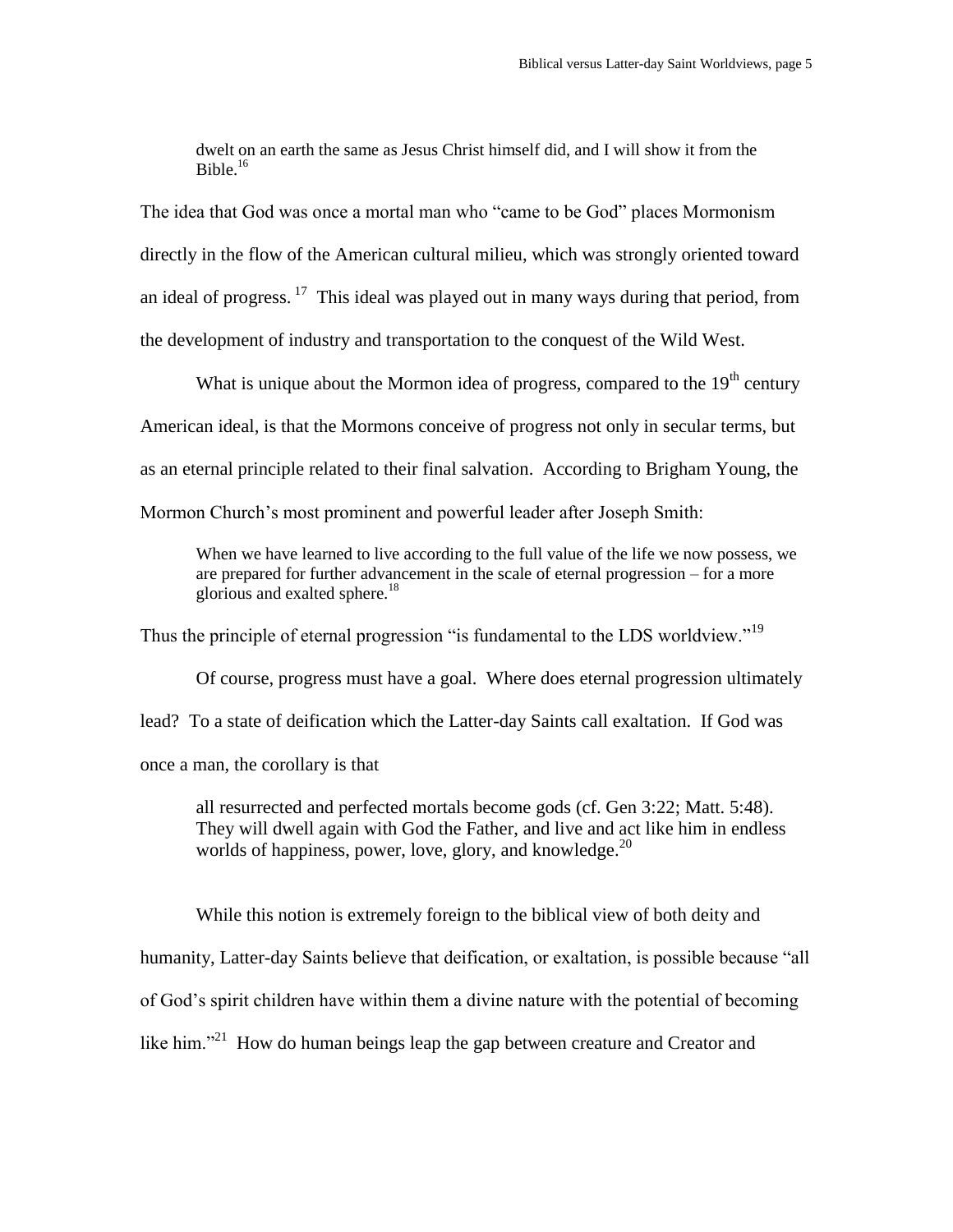become gods? To begin with, Mormons believe that God and human beings belong to the same species – that all human beings are "God's spirit children." As such, "people qualify themselves for this rank and degree of exaltation by bringing themselves fully in line with all that God has commanded them to do." $^{22}$ 

Consistent with this view of eternal progression, Latter-day Saints believe that God is simply more advanced in the process of progression than we are. This view of

God's origin is

based on a doctrine of eternal existence of all intelligent beings (D&C 93:29) coupled with a belief in eternal progress (see D&C 93:13-14). By embracing truth and light, uncreated intelligence is capable of growing in knowledge, power, and organization until it arrives at the glorified state of Godhood, being one with God. This process…is succinctly expressed in the LDS aphorism, 'As man is, God once was. As God is, man may become. $3^{23}$ 

Even though the Mormon God is considered to have achieved exaltation, the concept of eternal progression still applies to him. God's continued progress, even after attaining deity, consists of his ability to bring many of his spirit children to exaltation themselves.

No official Church teaching attempts to speculate all the ways in which God progresses in his exalted spheres; 'there is no end to [His] works, neither to [His] words' (Moses 1:38). God's glory and power are enhanced as his children progress in glory and power. $^{24}$ 

In light of the ground motive of exaltation, the Mormon emphasis on hard work and self-reliance makes sense both on an individual and an institutional level. Joseph Smith himself can be seen as the prototype of the progress ideal, as he rose from a poor farm boy to become the spiritual leaders of thousands, the commander of his own military Legion, the mayor of the most prosperous city in Illinois, and a candidate for the Presidency of the United States.<sup>25</sup>

This progress motif works on an individual basis, pressing the faithful Mormon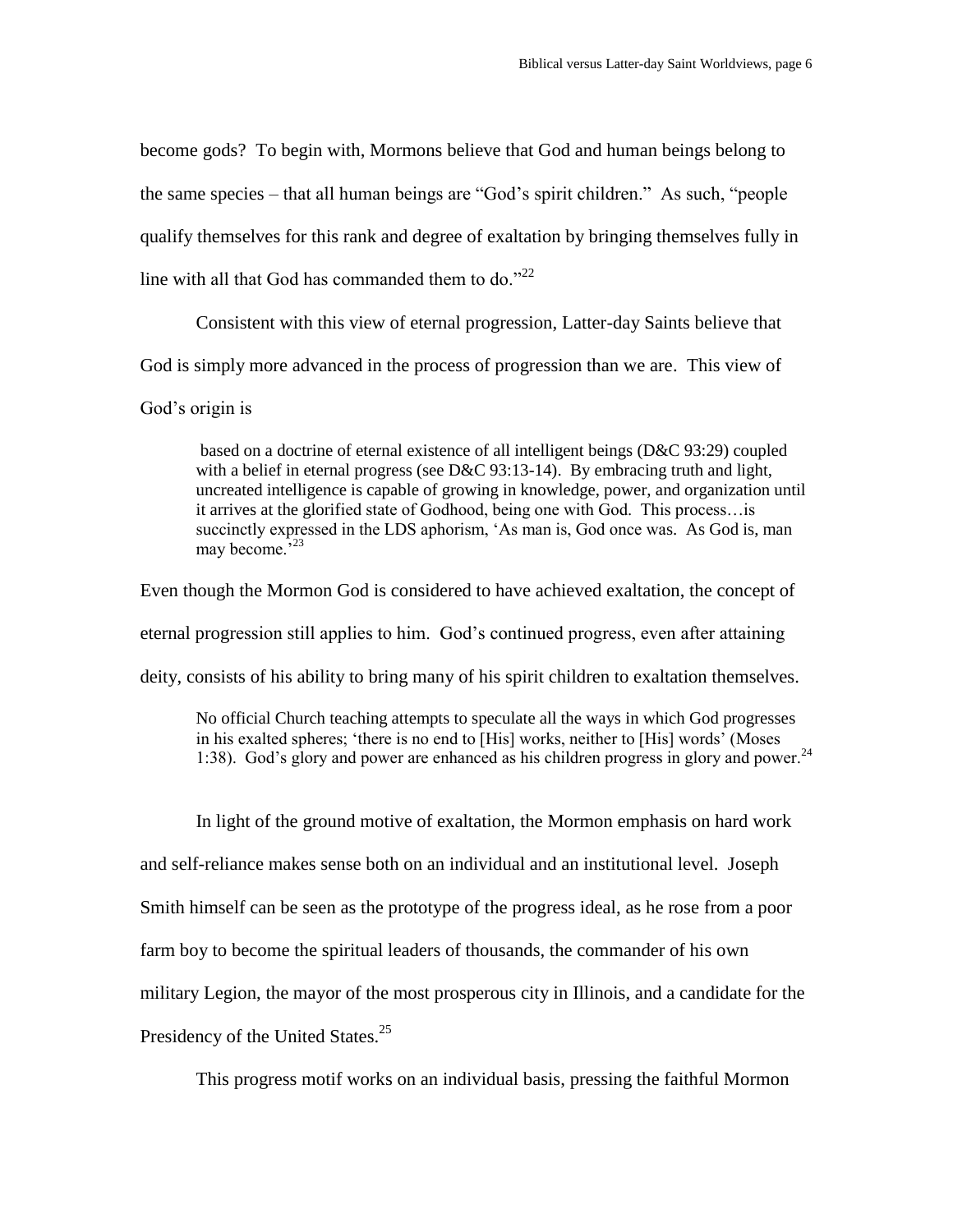on to exaltation. Hard work and self-reliance are the disciplines that lead to that goal. Seeds of this relationship are found in the Latter-day Saint scriptures: "And if a person gains more knowledge and intelligence in this life through his diligence and obedience than another, he will have so much the advantage in the world to come."<sup>26</sup> This is why a Mormon apostle could declare to the faithful at their annual Conference:

The Church of Jesus Christ of Latter-day Saints teaches the value of eternal progression. We progressed in the premortal existence, and we have the opportunity to progress in this estate and throughout all eternity. Each of us is endowed with gifts and talents, and through study, prayer, proper work habits, and the use of our gifts and talents, we can accomplish our eternal objectives.<sup>27</sup>

Put another way, "Work will not cease with death. '…our future state – our heaven, is

envisioned in terms of eternal progressions through constant labor' (Richards, pp. 10-

11)."<sup>28</sup> Hard work not only accomplishes our "eternal objectives," but helps us develop

the attributes necessary to continue our progress toward exaltation:

Work has lasting implications beyond the temporary reimbursement received in this life. Dedicated work helps to develop attributes of godliness: self-discipline, perseverance, accountability, and integrity.<sup>29</sup>

These attributes of godliness are the qualities necessary to attain deification. No one will

advance without cultivating them.

This view of work reflects the capitalistic attitudes of the larger American

populace in the  $19<sup>th</sup>$  century.

The central virtues of work, temperance, thrift or savings, industry, and self-denial were canonized by this form of capitalism. The good life (or happiness) was believed to come about through economic gain, which in turn became a secular sign that one had indeed "arrived."<sup>30</sup>

It could be argued that, out of the cultural framework of the times, the Mormons

developed a form of spiritual capitalism, whereby these same virtues lead not only to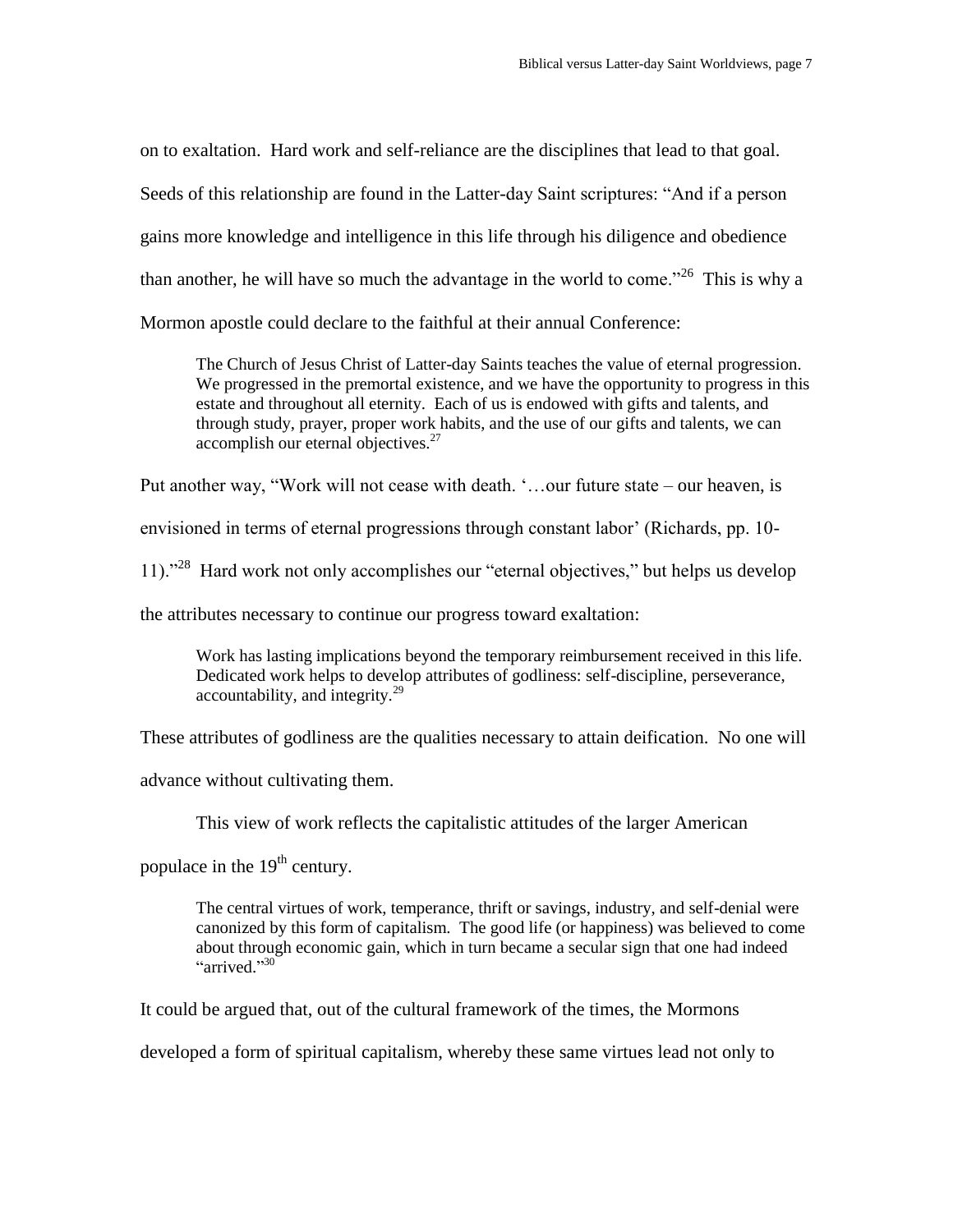economic gain, but to eternal life, and arrival at the ultimate success: godhood.

The progress motif also works on a corporate basis, impelling the Church as an institution, through hard work and self-reliance, to grow and expand. The LDS vision has always been, as a church or a people, to build and extend the kingdom of God. In this vision for "building the Kingdom,"  $19<sup>th</sup>$  century Mormonism expressed its own form of Manifest Destiny.<sup>31</sup> "Building the kingdom of God" referred to "ecclesiastical promotion of economic growth and development."<sup>32</sup> The responsibility "to promote its progress and perfection rested upon Church officials."<sup>33</sup>

As the kingdom of God, the Church was to gather and organize its members, settle them, and assist them in creating an advanced society. Ultimately, according to LDS belief, the Church must establish Zion, the literal and earthly kingdom of God over which Christ will one day rule in person.<sup>34</sup>

Thus Brigham Young told the Utah settlers:

The Lord has done his share of the work. He has surrounded us with…everything with which to build up, beautify and glorify the Zion of the last days. ... It is now our business to mould these elements to our wants and necessities, according to the knowledge we now have and the wisdom we can obtain from the heavens through our faithfulness.<sup>35</sup>

Only in this way "will the Lord bring again Zion upon the earth, and in no other."<sup>36</sup>

Even today Mormons believe that the progress of the Church through hard work

is vitally important. At the sesquicentennial anniversary of the founding of the LDS

Church, then Church President Spencer W. Kimball reflected this:

We can count our growing membership. We can count the increasing number of stakes. These numbers thrill us, as they indicate the progress we are making and remind us, likewise, what we must achieve in even more major ways in the years ahead.<sup>37</sup>

### *IV. THE GROUND MOTIVE OF EXALTATION AS A FORM OF HUMANISM*

The Mormon virtues of hard work and self-reliance (along with related secondary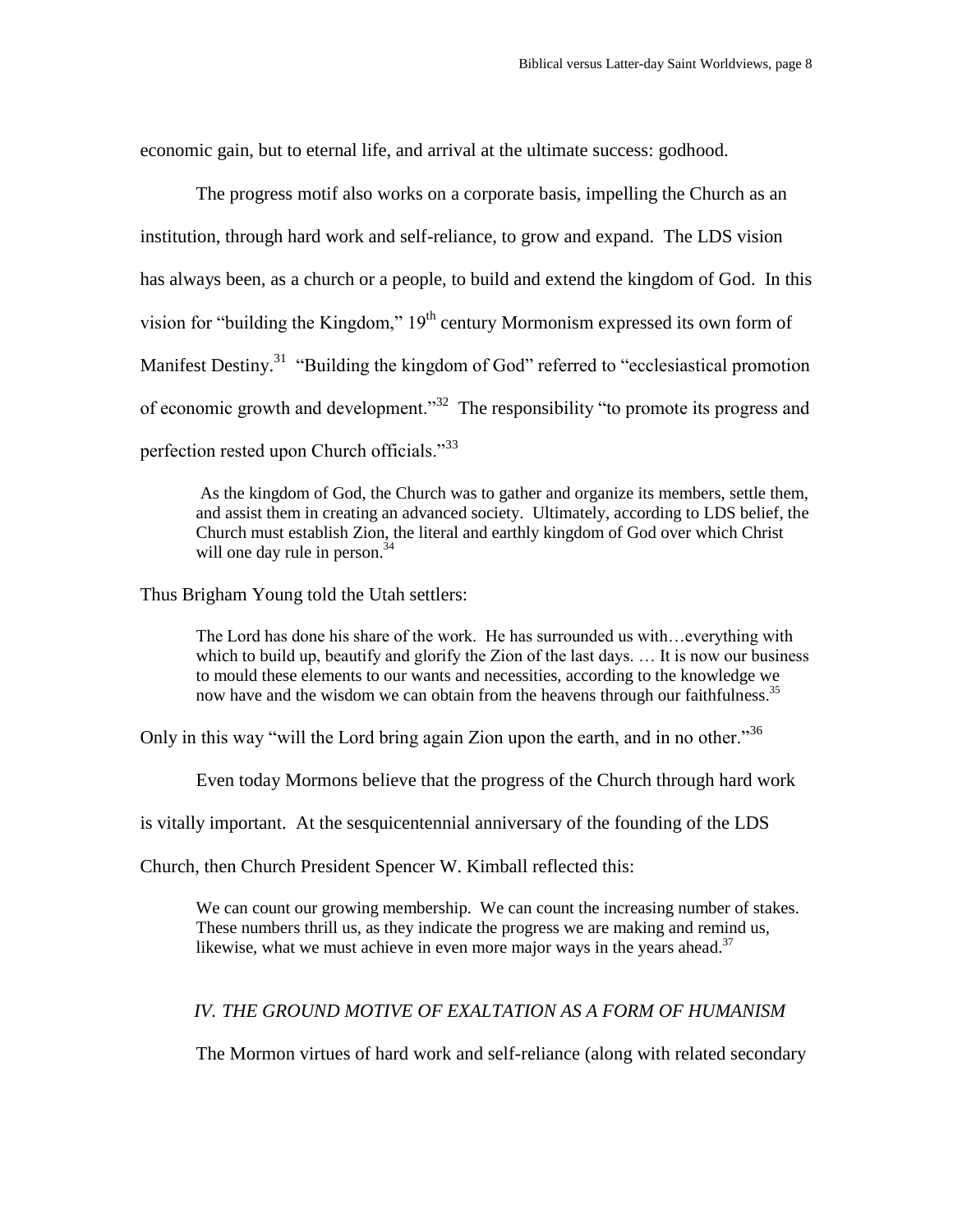values), whether expressed in an individual or institutional setting, are rooted in the ground motive of progress leading to exaltation. Although Mormonism is a thoroughly religious (as opposed to secular) movement, the principle of exaltation is clearly antithetical to the biblically revealed worldview of creation, fall and redemption. Rather, it is a form of humanism.

According to Dooyeweerd, the ground motive that drives the humanistic worldview is a dialectic between nature and freedom. The freedom motive relates to autonomy: freedom from every outside authority that claims allegiance, and "the pretension that human personality is a law unto itself.<sup> $38$ </sup> The nature motive relates to control: "autonomous man aims at subjecting 'nature' and all of its unlimited possibilities to man by means of the new method of mathematical science."<sup>39</sup> Accordingly, Mormonism is a type of religious humanism. The Mormon God is, after all, an exalted man. Human beings are the literal offspring of divine parentage – often referred to among Mormons as "gods in embryo." What's more, the LDS concept of exaltation reveals at the heart the humanistic value of seeking to control nature. In this case, however, nature is not limited to earth's space and time, but extends to include the whole universe for all eternity.

Generally, Latter-day Saints believe in the fixity of eternal laws or principles by which even God himself is governed. "Modern scriptures suggest that ethical laws and 'bounds' and conditions exist independent of God (D & C 88:3-40)<sup> $\cdot$ 40</sup> and coeternally with him. Likewise, "intelligence and truth were not created, they are coeternal with God….[Thus] it may be that they are ordered by and function according to eternal laws or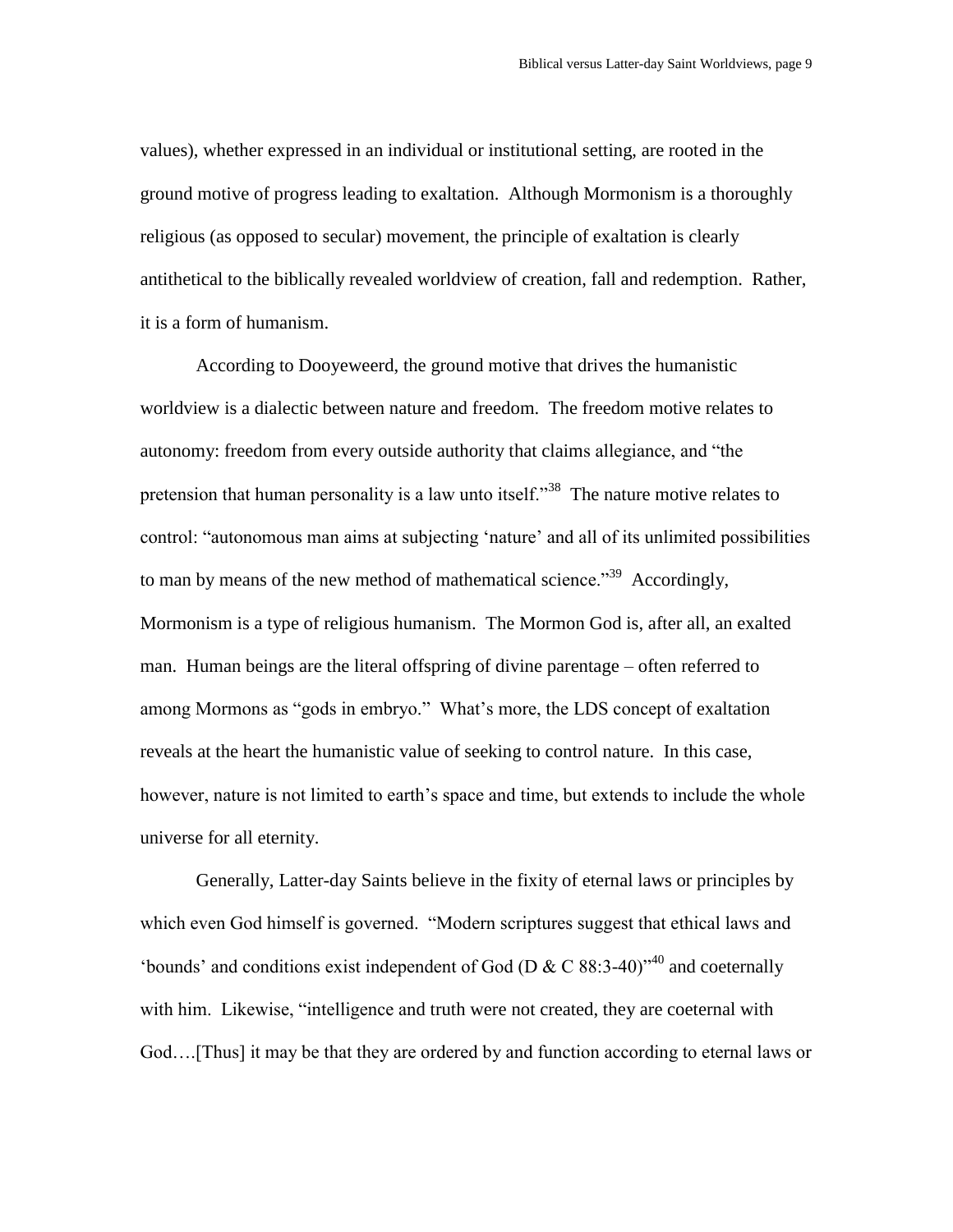principles that are self-existent."<sup>41</sup> Along with law, intelligence and truth, Mormons also hold that matter is eternal. Eternal laws, acting upon eternal matter, thus form the matrix in which eternal progression takes place. In an ultimate sense, then, for Latter-day Saints, humanity is not the measure of all things. He is subject to uncreated moral, spiritual and physical laws, in an uncreated universe. But where do matter and law ultimately come from? Because Mormonism posits no answer to that question, in every practical sense human beings remain at center stage.

During and following the Renaissance, humanism embraced the scientific method because science suggested that "one could indeed control nature by discovering the fixed laws to which moving things are subject..."<sup>42</sup> This is precisely how exaltation works for Mormons. Even though the Mormon God is subject to immutable moral, spiritual and physical laws, by living up to the eternal laws that govern eternal progression, he was able to achieve a state of exaltation. These laws become, in practice, merely the tools by which individuals may achieve a divine condition. As a result, one feature that marks deity in the LDS system is that a god is wise and powerful enough to control the laws of the cosmos for his desired ends – "to bring to pass the immortality and eternal life of  $man.$ <sup>43</sup>

This mastery over the space-time order is reflected in how the LDS view creation. Because matter is eternal, God's act of creation is defined as merely organizing chaotic matter into something with form and function. Joseph Smith himself introduced this unique view of creation:

We infer that God had materials to organize the world out of chaos…. Element had an existence from the time he had. The pure principles of element…had no beginning, and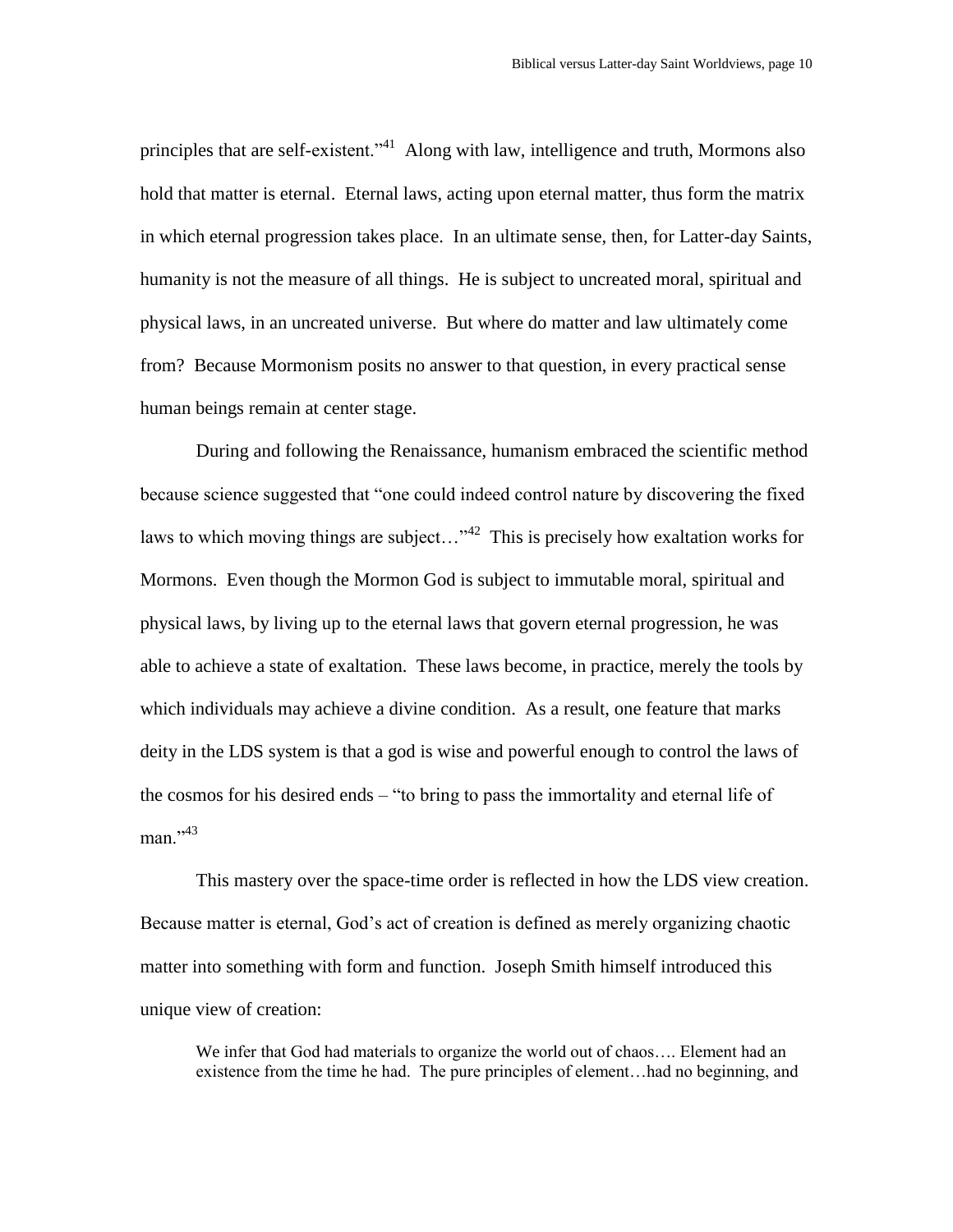can have no end…. The mind or the intelligence which man possesses is coeternal with God himself.<sup>44</sup>

God's activity in creation, then, consisted of taking eternally existing "element", which is governed by eternal "principles of element" and organizing these materials in keeping with these principles into the earth and universe as we now know them.

To return to the central point, this act of creation required work. To Mormons, God did not simply will or speak the world into existence. "Our Heavenly Father and Jesus Christ have shown us by their examples and teachings that work is important in heaven and on earth. God worked to create the heavens and the earth."<sup>45</sup> The LDS vision is that all of us, by becoming exalted beings, have the potential to do the same.

Once again, during the development of humanism

modern man saw 'nature' as an expansive arena for the explorations of his free personality, as a field of infinite possibilities in which the sovereignty of human personality must be revealed by a complete mastery of the phenomena of nature.<sup>46</sup>

But this vision is small compared to the Latter-day Saints! Those who seek exaltation expect to master nature in its grandest possible sense: the creation and population of worlds and even universes.

In summary, while Mormons extol freedom as a central principle of their world view (described as 'free agency'),  $47$  LDS humanism actually collapses the freedom motive into the nature motive. In this view, humanity is clearly not autonomous, but is subject to universal laws. He must answer to the final authority of these unbending moral principles. But by correctly following these laws, framed in terms of commandments and ordinances, a person can be in control and can rise to a position of exaltation. A god is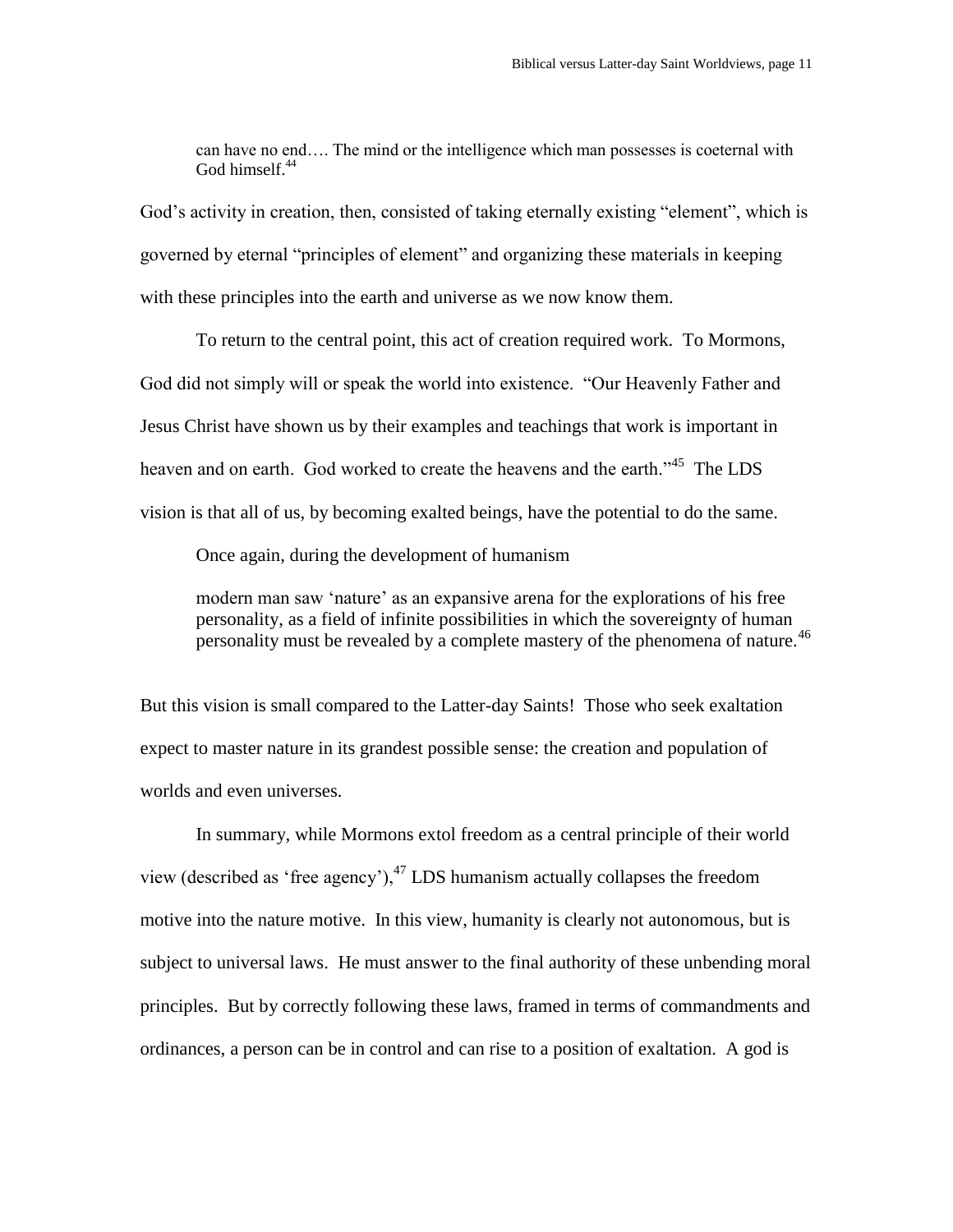thus one who has mastered the moral, spiritual and subsequently the physical laws of the universe.

# *V. LATTER-DAY SAINT VIRTUES IN LIGHT OF THE BIBLICAL GROUND MOTIVE*

The virtues of hard work and self-reliance, coupled with community and charity, are not the sole possession of the Latter-day Saints. But for biblical Christians, the underlying driving force is radically different. In contrast to exaltation, "the biblical ground motive…consists in the triad of creation, fall, and redemption through Jesus Christ in communion with the Holy Spirit."<sup>48</sup> In revealing the nature of creation, the Bible portrays an absolute distinction between humans as creatures and God as Creator or Originator. Humans are a completely different kind of being than God. By contrast, the exaltation ground motive assumes continuity between humans and God. Both are the same kind of being, merely at different levels of progression. The biblical revelation of creation demonstrates that matter and law, even time, are all objects of God's creative work. The exaltation ground motive violates God's creation truth by elevating matter and law to an uncreated status. Thus the LDS worldview presupposes relative conditions to be absolute and deifies the creature, by holding matter and law to be eternal and human beings to be potentially divine.

How are these antithetical motives reflected in the meaning of specific virtues? Again, for Mormons, hard work is an expression of personal advancement toward deification. Hard work is the discipline that unlocks the moral and spiritual laws of the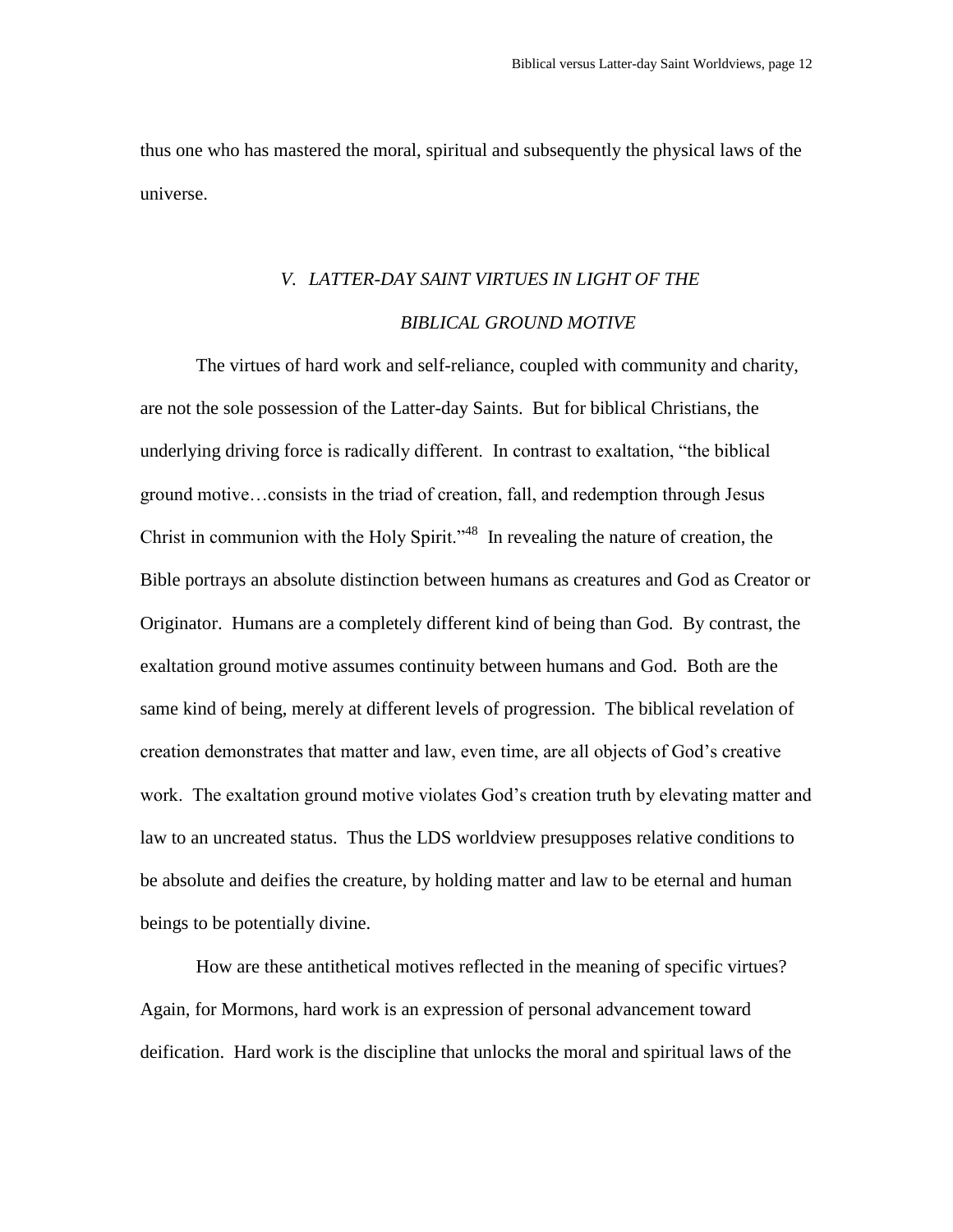universe to allow an individual to be exalted. By contrast, for Christians, hard work is a virtue rooted in the biblical worldview of creation. Work is an expression of the stewardship God originally gave to humanity as made in his image. God called human beings to subdue the earth, and in doing so, to carry out a continual secondary form of creation as "our mandate to serve as God's coworkers in the cultural development of creation's potential."<sup>49</sup> He then placed the man and woman in the garden to cultivate and care for it. Thus, for the Christian, hard work is an expression of creaturely service within our appointed office or sphere.

For Latter-day Saints, self-reliance is rooted in one's independent status as an uncreated being.<sup>50</sup> For biblical Christians, however, self-reliance is always limited by our creaturely status. Even apart from the effects of the fall, as mere creatures we are never ultimately sufficient in ourselves, but are always dependent on God. But perhaps we can make allowance for a self-reliance that consists of taking responsibility for (rather than shirking one's duties), and of exercising one's will to accomplish something good (as opposed to exploiting the work of others). In this limited sense, self-reliance results from the authority God has given us within the sphere of creation. Rather than being passive or idle, we should exert our authority as a stewardship. In this stewardship, we are given tremendous freedom to exercise initiative and creativity.

As we've seen, for Latter-day Saints, the virtues of hard work and self-reliance are to be practiced in the context of community, and expressed in terms of benevolence to others. In general, LDS charity is extended mainly to members of the LDS community. It is an expression of their collective self-reliance, designed to spur the needy to become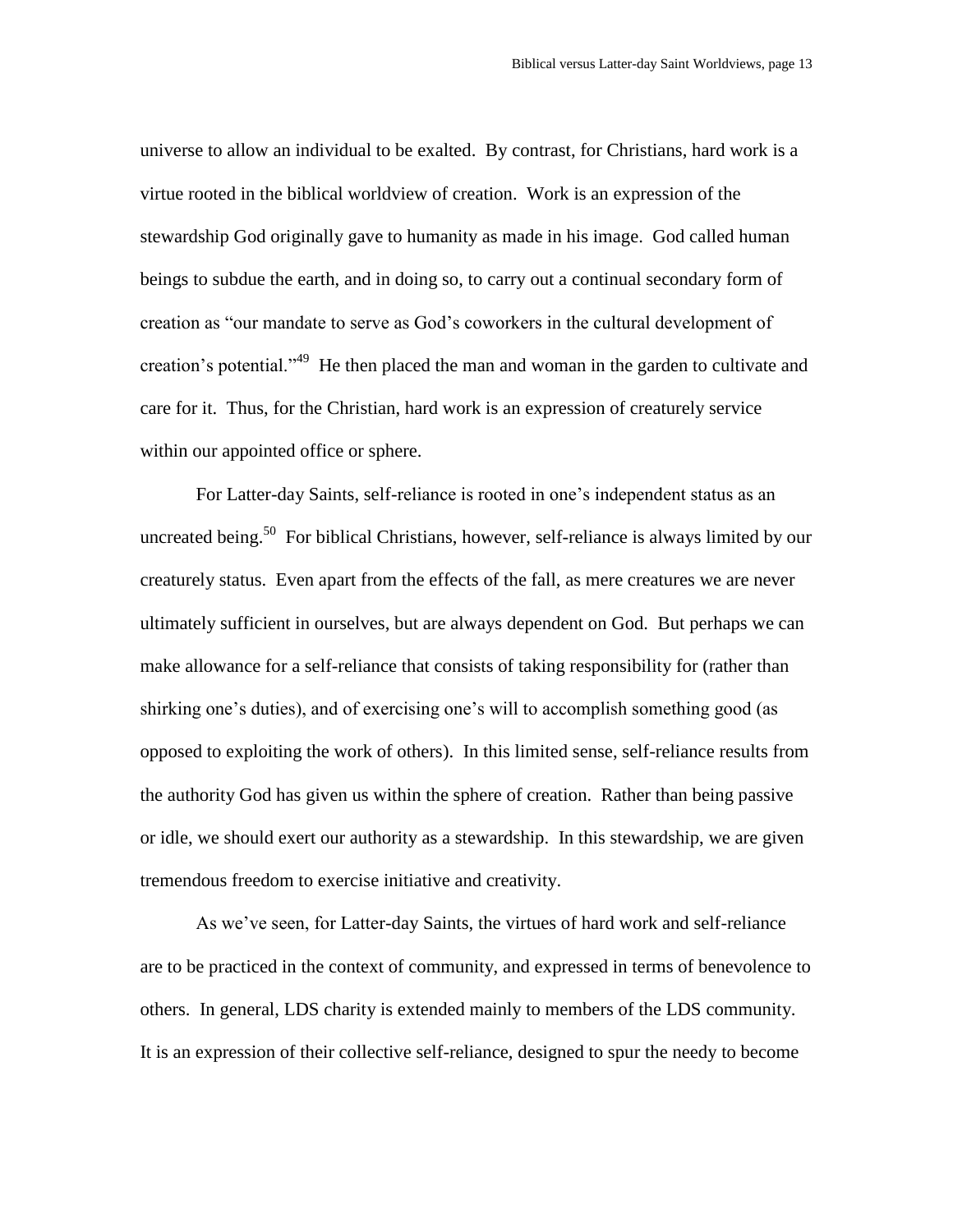self-reliant themselves. Only in a self-reliant community can Mormons experience the institutional progress that mirrors the exaltation motive. Perhaps Mormons also see charity as simply a moral law that one must follow in order to gain exaltation. By contrast, the biblical worldview of creation defines these virtues in a very different way. Based on creation, human beings are all connected with each other, united by our common origin into a single people.

By virtue of God's good order for creation, human life is integrated into a coherent web of familial, social, political, economic, academic, cultic, and other relationships. We belong to each other in myriads of ways.<sup>51</sup>

What's more, the biblical revelation of creation informs us that all persons, as created in the image of God, are of inestimable value. Thus for the Christian, both charity and community result from the understanding of our mutual claims on one another, and our mutual respect for each other as beings made in God's image.

So we see that even though the LDS and Christian values of hard work and selfreliance may look similar in practice, they spring from vastly contrasting worldviews. As a result, beyond superficial similarities, we would expect these virtues to actually be quite different in practice. We would suppose that the LDS approach to hard work, based on the exaltation motive, is ultimately self-glorifying, while the Christian approach to hard work, based on the creation motive, is ultimately God-glorifying. Admitting of many individual exceptions, we nevertheless might expect a typical Mormon to develop an arrogance over the fruits of his diligence, while a typical Christian may develop humility. The Mormon might tend to place himself at the center, while the Christian will place others there. In practicing self-reliance, we anticipate that the Mormon will come to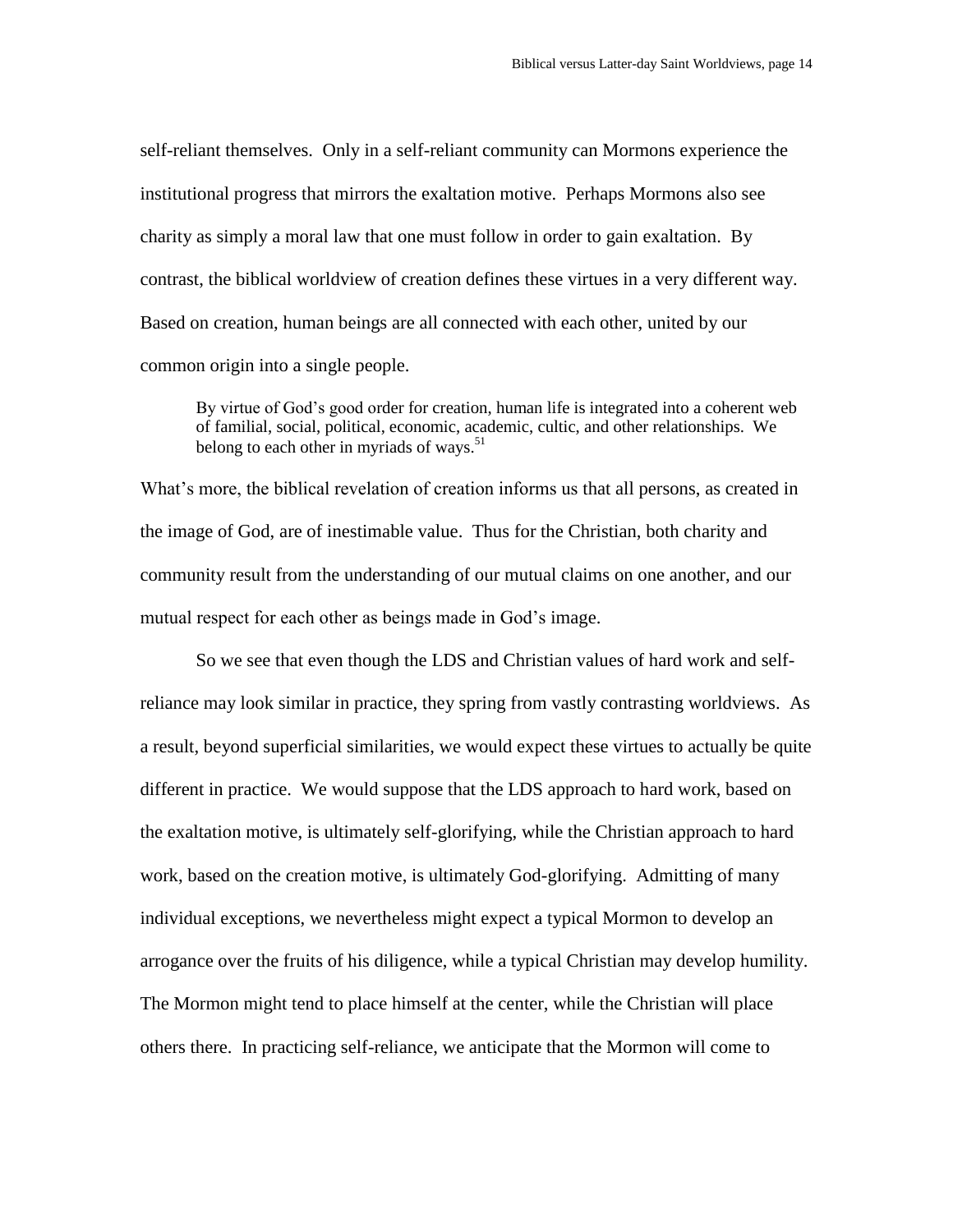place a growing emphasis on 'self'. The Christian, while exercising great initiative and energy, will recognize his creaturely stewardship. The Mormon may grow self-sufficient. The Christian, recognizing his own finitude in light of God's transcendence, will grow increasingly dependent on God.

#### *VI. IMPLICATIONS*

Contrary to the biblically revealed understanding of reality defined in terms of creation, fall and redemption, the virtues of industry, self-reliance and personal advancement among Latter-day Saints are driven by the humanistic ground motive of exaltation. The principle of exaltation fully explains LDS cosmogony and cosmic history. By positing the eternal progression and deification of human beings, within the framework of an eternal matrix of matter and law, Mormonism removes the distinction between a transcendent God and his finite creation.

In recent years, Mormonism appears to be adapting its theology and public image. Perhaps this stems from a desire to be seen as a credible mainstream Christian church, in order to convert a (nominally) more evangelical audience, and perhaps even partially in response to the critiques of its detractors. In particular, the Latter-day Saints are downplaying certain aspects of theology and practice that were once held high as distinctives.<sup>52</sup> For example, the concept of exaltation or deification is not mentioned in the standard missionary lessons that Mormons give to investigators. Mormons have developed a faith vocabulary that uses many of the same words as biblical Christians, and the distinctive LDS meanings of those words are often blurred. What's more, Mormons are seeking to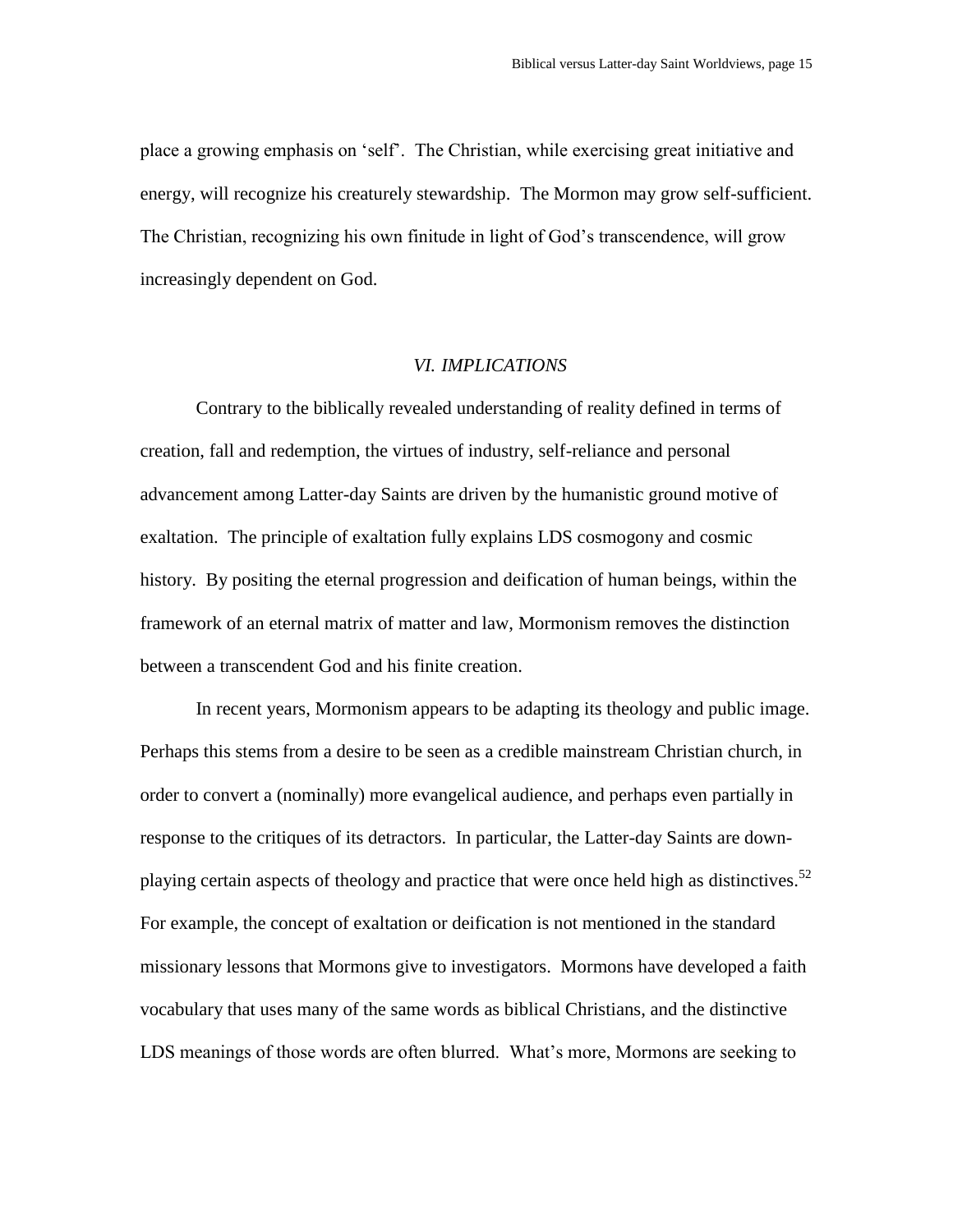work in alliance with biblical Christians, wherever they share a common ethic, to combat moral evils in society.

Our evaluation of the foundational worldview of Mormonism should give us reason to be cautious about these changes. Superficial changes are possible without altering the fundamental ground motive. We welcome increased dialogue with Latterday Saints. We welcome the prospect of genuine change toward a more biblical sort of Mormonism (however distant such a prospect seems). But we must also beware of rejoicing over merely surface revisions. We must be careful not to assume too much when we do observe apparent similarities in values, ethics and lifestyle. As long as the deepest principle of Mormonism remains progress to exaltation, and as long as Mormonism rejects the revealed biblical framework of creation, fall and redemption, the LDS Church will continue to be antithetical to the historic Christian faith.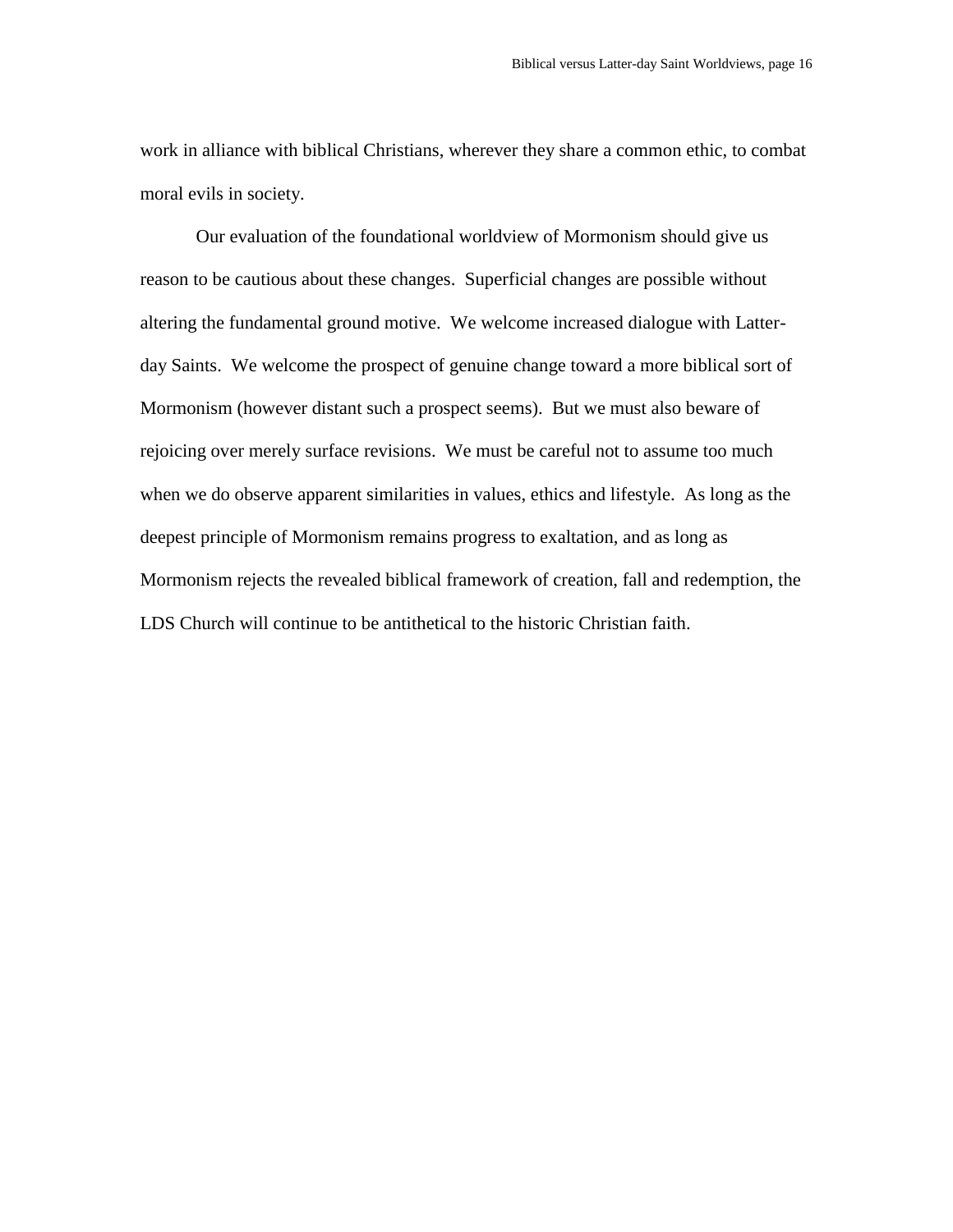<sup>2</sup> Charles H. Kraft, *Anthropology for Christian Witness* (Maryknoll, NY: Orbis Books, 1996), 52.

 $3$  Kraft, 11.

 $\overline{a}$ 

4 J. Richard Clarke, "The Value of Work," *Ensign*, May 1982, 77. The citation is in the original.

5 *The Doctrine and Covenants of the Church of Jesus Christ of Latter-day Saints* (Salt Lake City: The Church of Jesus Christ of Latter-day Saints, 1969), 107:99-100. See also 58:26-7.

<sup>6</sup> Leonard J. Arrington, "Economic History of the Church," in *The Encyclopedia of Mormonism* (New York: Macmillan Publishing Co., 1992), 437.

<sup>7</sup> Marion G. Romney, "Principles of Temporal Salvation," *Ensign*, April 1981, 3. Emphasis in original.

- <sup>8</sup> Maxine Rowley, "Home Industries," in *The Encyclopedia of Mormonism*, 653.
- <sup>9</sup> Val Dan Macmurray, "Self-Sufficiency," in *The Encyclopedia of Mormonism,* 1294.
- <sup>10</sup> Leonard J. Arrington, "Pioneer Economy, in *The Encyclopedia of Mormonism,* 1083

 $11$  Romney, 3.

<sup>14</sup> David J. Hesselgrave and Edward Rommen, *Contextualization: Meanings, Methods, and Models* (Pasadena, California: William Carey Library, 1989), 212.

<sup>15</sup> Herman Dooyeweerd, *Roots of Western Culture: Pagan, Secular and Christian Options*, trans. John Kraay (Toronto: Wedge Publishing Foundation, 1979), 9.

<sup>16</sup> This discourse was recorded by four observers and was first published in the Latter-day Saint paper *Times and Seasons*, 5 (15 August 1844): 612-17. Available at Mormon Literature Website:

[http://mldb.byu.edu/follett.htm.](http://mldb.byu.edu/follett.htm) The bracketed text is in the mldb edition.

<sup>17</sup> Robert A. Wauzzinski, *Between God and Gold: Protestant Evangelicalism and the Industrial Revolution, 1820-1914* (Cranbury, NJ: Associated University Presses, 1993), 38-9.

<sup>1</sup> Thomas N. Carver, "A Positive Religion," *The Westerner*, April 1930, as quoted in LeGrand Richards, *A Marvelous Work and Wonder* (Salt Lake City: Deseret Book Co., 1967), 401.

<sup>12</sup> Macmurray*,* 1294.

<sup>13</sup> Kraft, 52.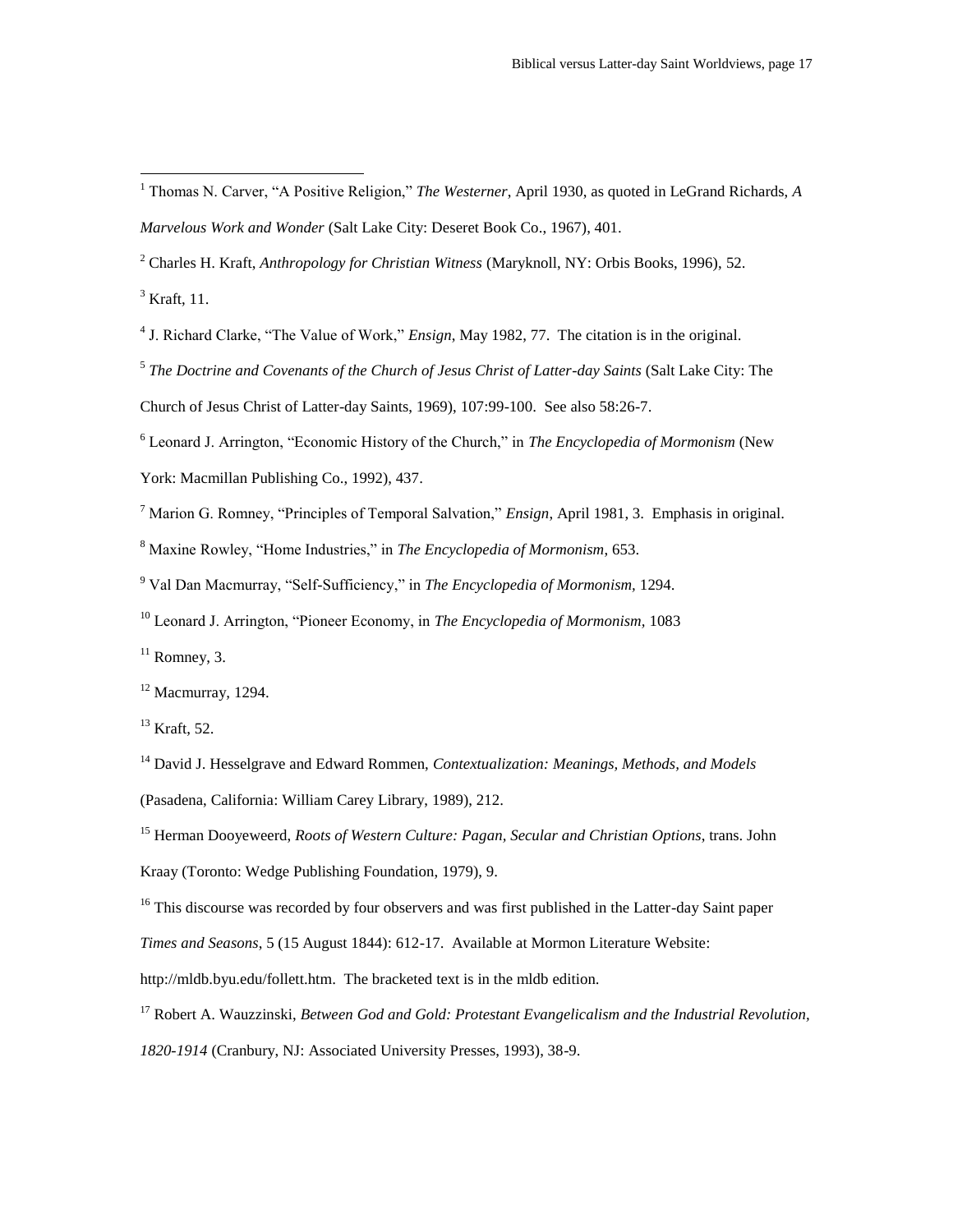<sup>18</sup> Brigham Young, in *Journal of Discourses* (9:168) [online edition]. Available at

http://www.helpingmormons.org/TLCManti/RefLibraryFolder/JournalOfDiscourses/Vol%2009/refJDvol9 Contents.htm.

<sup>19</sup> Lisa Ramsey Adams, "Eternal Progression," in *The Encyclopedia of Mormonism,* 465.

<sup>20</sup> K. Codell Carter, "Godhood," in *The Encyclopedia of Mormonism,* 553.

 $21$  Carter, 554.

 $\overline{a}$ 

 $22$  Carter, 554.

<sup>23</sup> Charles R. Harrell, "Theogony," in *The Encyclopedia of Mormonism*, 1474.

 $^{24}$  Adams, 466. The Book of Moses cited is part of the unique scriptures of the Latter-day Saints.

<sup>25</sup> For the life of Joseph Smith, see Fawn M. Brodie, *No Man Knows My History*, available in various editions.

<sup>26</sup> *Doctrine and Covenants of the Church of Jesus Christ of Latter-day Saints*, 130:18-19.

<sup>27</sup> Franklin D. Richards, "Life – A Great Proving Ground," *Ensign*, May 1981, 50.

<sup>28</sup> David J. Cherrington, "Work, Role of," in *The Encyclopedia of Mormonism,* 1586. Citation is in the original.

 $29$  Cherrington, 1586.

 $30$  Wauzzinski, 41.

<sup>31</sup> See Wauzzinski, 42.

 $32$  Arrington, "Economic History of the Church", 436.

<sup>33</sup> Arrington, "Pioneer Economy", 1083.

 $34$  Arrington, "Economic History of the Church," 435.

<sup>35</sup> Brigham Young in *Journal of Discourses* (9:283-84) [online edition]. Available at

[http://www.helpingmormons.org/TLCManti/RefLibraryFolder/JournalOfDiscourses/Vol%2009/refJDvol9](http://www.helpingmormons.org/TLCManti/RefLibraryFolder/JournalOfDiscourses/Vol%2009/refJDvol9Contents.htm)

[Contents.htm](http://www.helpingmormons.org/TLCManti/RefLibraryFolder/JournalOfDiscourses/Vol%2009/refJDvol9Contents.htm)

<sup>36</sup> *Ibid.*

<sup>37</sup> Spencer W. Kimball, "No Unhallowed Hand Can Stop the Work," *Ensign*, May 1980, 4. The "stakes" referred to are local ecclesiastical divisions made up of several "wards" or parishes.